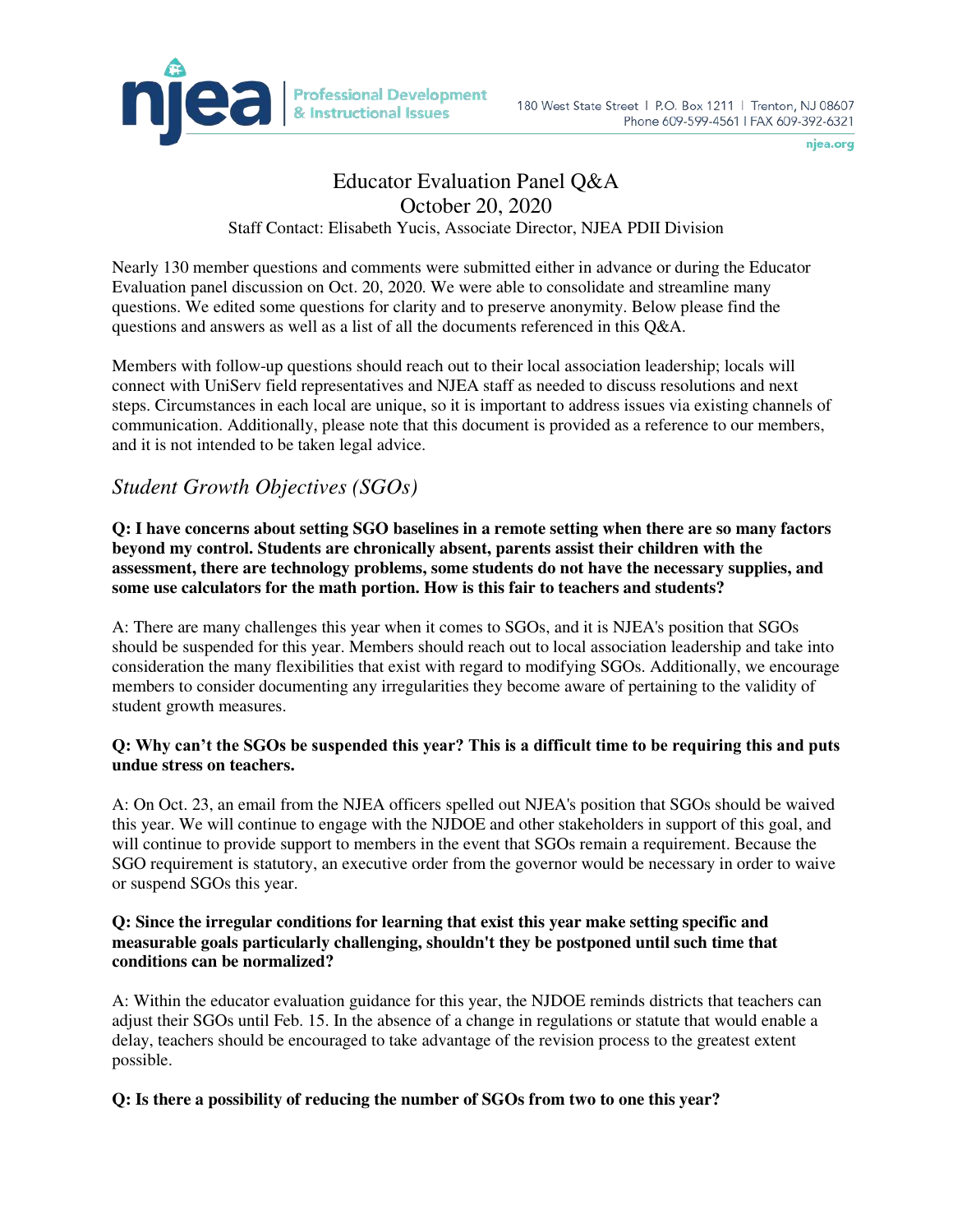

A: All teachers who do not have an mSGP component are required by the regulations to complete two SGOs. Because there is no mSGP measure available this year, every teacher is required to set two SGOs. Because there are additional statutory requirements around SGOs, they would need to be waived or modified through an executive order signed by the governor.

### **Q: Can districts waive SGOs this year? Who has the power to make these decisions: districts, the NJDOE, the commissioner, the governor?**

A: Because the SGO requirement is statutory, any modifications or waivers must be granted through an executive order signed by the governor. It would not be possible for individual districts to waive SGOs this year. We will continue to advocate for our position that SGOs be suspended this year, and we continue to engage in conversations with the NJDOE to advocate for our members and the students they serve.

#### **Q: Can we be forced to include students on our SGO who are on our rosters but are remote and get their instruction from a different teacher? What about students who are chronically absent or do not have access to supplies; must we include them in our SGO?**

A: Student groupings for the purposes of SGOs are the responsibility of the teacher. The NJDOE's educator evaluation guidance states that SGOs can be modified until Feb. 15, and this includes modifying student groupings based on attendance.

### **Q: What can a teacher do if they are being required to use pre-tests and post-tests this year for their SGO?**

A: The NJDOE's educator evaluation guidance recommends against using a pre-test/post-test model for SGOs. Members should reach out to their local association leadership for additional support on this matter.

### **Q: If schools that are remote end up not having to complete SGOs, do schools that are hybrid have to include students that selected all remote in their SGOs?**

A: Currently, SGOs are required for all teachers whether or not they are teaching students in person. Student groupings for SGOs should be determined by teachers, and they may choose to craft student groupings that correspond to how a student is learning for the year.

### **Q: In the past, my district did not allow teachers to regroup students during the SGO revision process. I am concerned that they will continue this practice. What should I do?**

A: The NJDOE's educator evaluation guidance details flexibilities with SGOs that should be utilized this year, and emphasizes that teachers should be able to revise their SGOs (including student groupings) until Feb. 15. In the absence of SGOs being waived or suspended entirely, we recommend that members work with their colleagues and local associations to advocate for fair practices.

# **Q: Can administrators create SGOs for teachers?**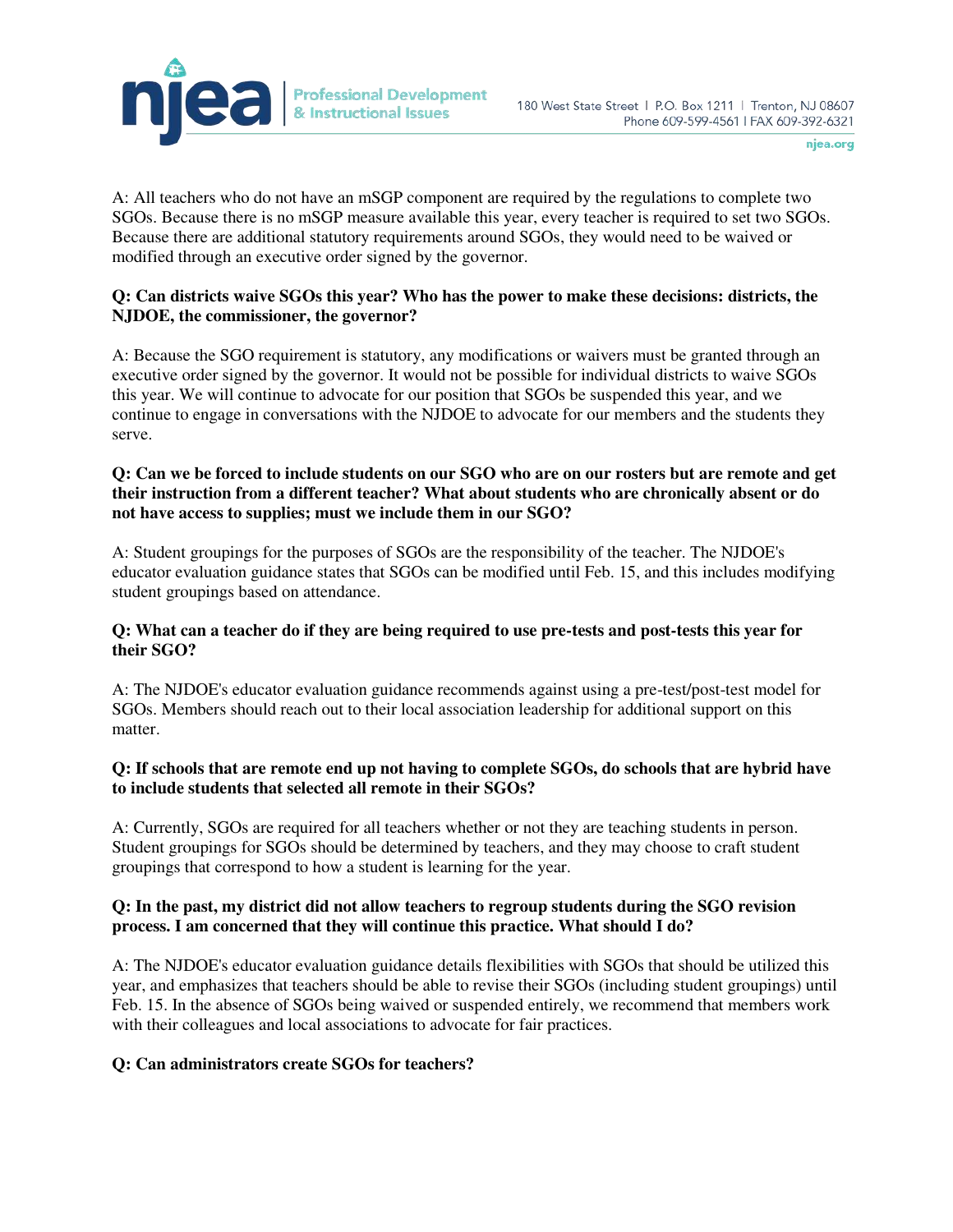

A: The regulations state that "Each teacher shall develop, in consultation with his or her supervisor or a principal's designee, each student growth objective." Therefore, based on the regulations it does not appear that a supervisor should not be crafting SGOs for teachers. We encourage members to reach out to local association leadership for assistance in ensuring that the regulations are implemented.

### **Q: In reference to NJ Smart ID, AchieveNJ requires teachers working under an insructional certificate who have a roster of students and teach at least one course to set SGOs. But what about special education teachers who do not teach a class but do in-class support or resource room supplemental instruction? Are they required to write SGOs?**

A: Yes. The NJDOE states, "All teachers working under an instructional certificate, with an assigned roster of students and teaching at least one course must set SGOs. SGOs should incorporate a significant proportion of the school year and/or course." Please reach out to your local association leadership with follow-up questions about how to set SGOs in these settings. It is NJEA's position that SGOs should be suspended for the year.

### **Q: I already submitted my two SGOs. Will how I am being evaluated change if for some reason my school and/or district closes again due to a second wave of COVID-19 or if I am infected with the COVID-19 virus, causing me to be out for a number of weeks?**

A: The NJDOE's educator evaluation guidance details flexibilities with SGOs that should be utilized this year. In the absence of SGOs being waived or suspended entirely, we recommend that members work with their colleagues and local associations to advocate for fair practices.

## **Q: I am currently filling in for a teacher who had to suddenly retire due to health issues. I don't believe I will be needed much longer, and soon I will go back to my regular position. There is no point writing an SGO now, and I do not have any data to use when I switch back. This is just so unusual. Can't we take a pass this year?**

A: Teachers whose assignments change significantly this year may be entitled to flexibilities when it comes to SGOs. The NJDOE states that "The Department recommends, but does not require teachers to have at least nine weeks of continuous instruction to set SGOs. In cases where a teacher does not have at least a continuous nine-week period of instruction, either due to an extended absence or short course cycles, SGOs can be set for as much time as is available and provided the teacher has an opportunity to have a significant impact on students' learning during that abbreviated period of time." Members should reach out to local association leadership with questions and concerns around SGOs.

# **Q: I teach ESL across eight different grade levels. For some grade levels, I do not have more than two students. Can you cover how I should select groups for SGOs this year? I'm a new teacher, too.**

A: We encourage first-year teachers to work with their district-appointed mentor and within their mentoring program to obtain supports that will help them during this crucial year of their careers. Additionally, an SGO may be set for a group as small as two students.

# **Q: I need help with my SGO this year. What should I do?**

A: Please reach out to your supervisor as well as your local association leadership for support on setting SGOs for your content area.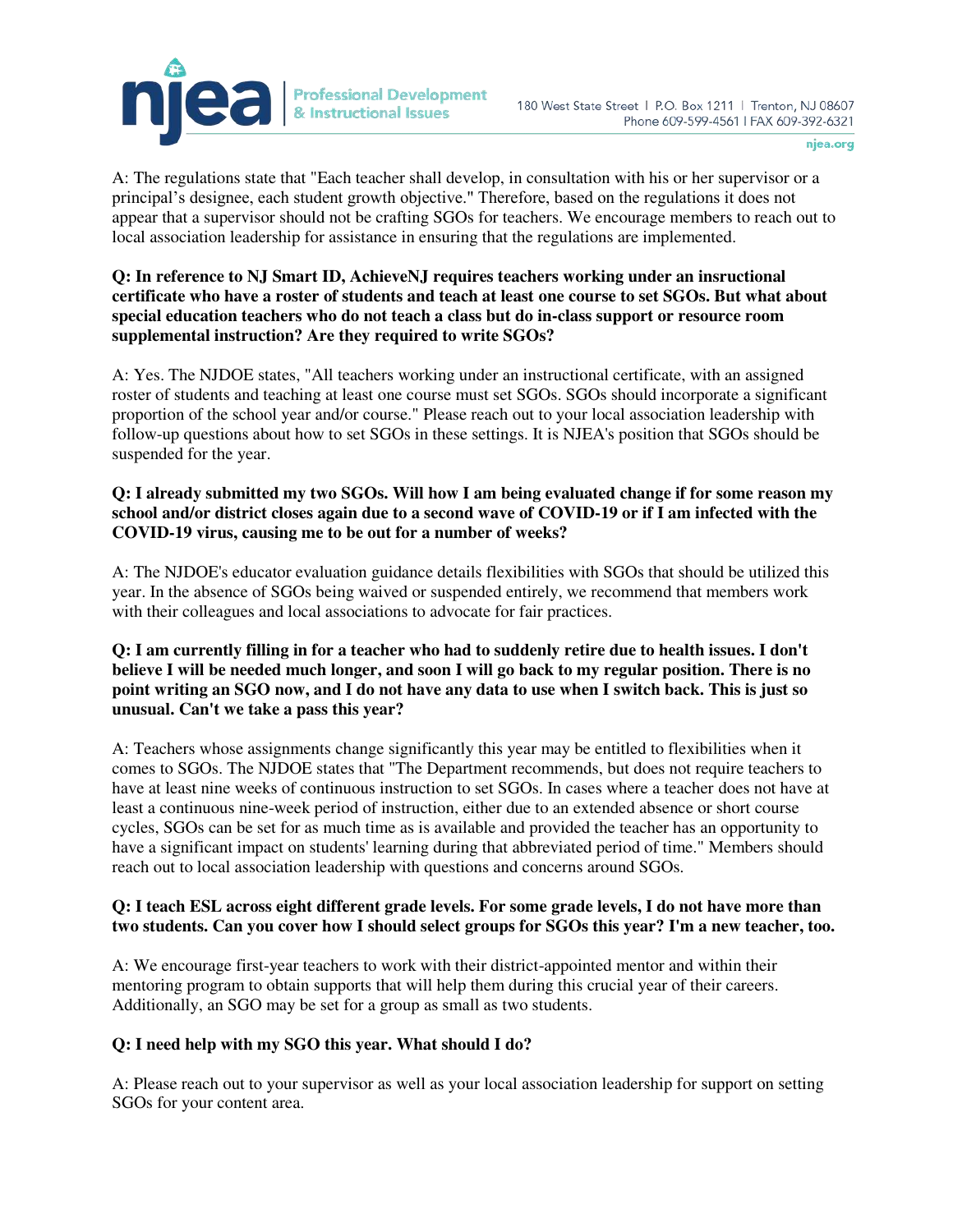

# *Portfolio Observations*

## **Q: What should be included in the portfolio? Where can I find information about observation processes?**

A: The NJDOE's evaluation guidance document details observation practices for virtual and in-person classrooms, including some basic information about the required components of the portfolio. However, districts have a wide range of flexibility when it comes to evaluation policies and procedures they develop. Additionally, your district is responsible for communicating evaluation policies and procedures by Oct. 1 of each year. Please reach out to your local association leadership, who can connect with your UniServ field rep.

### **Q: Please clarify: I heard you say that our supervisors are still supposed to join our Zoom and observe our teaching if we are fully remote and that's just one piece of the portfolio. Did I understand that correctly?**

A: Yes, the synchronous or asynchronous portion of the portfolio is one of the artifacts included in the portfolio. Districts have flexibility with developing their portfolio processes and are required to communicate these annually by Oct. 1. Please reach out to your local association leadership with questions about the portfolio processes being implemented in your district.

# **Q: Do we have to do the portfolio or can we just stick with observations? Can I choose to be "observed" virtually instead of doing the portfolio?**

A: The NJDOE's evaluation guidance explains that teachers working in a fully remote setting are to be evaluated using the portfolio process.

# **Q: The portfolio option is a time-consuming and demanding task that seems more complicated than the observation requirements for in-person teachers. How can things be simplified?**

A: The NJDOE's evaluation guidance specifies that the portfolio should not be a large portfolio or a timeconsuming task. If you have questions about the amount of work being required for the portfolio, please reach out to your local association leadership.

### **Q: What are the differences between portfolio observations and in-class observations? Does the portfolio count for an unannounced or announced observation?**

A: The NJDOE's Educator Evaluation Guidance provides some basic information about portfolios and inclass observations, and the portfolio can count for an unannounced or announced observation depending on whether there is a pre-observation conference involved. Districts have always had a great deal of flexibility when it comes to developing their observation procedures and that is still the case. Pursuant to the regulations, districts were responsible for communicating their evaluation policies and procedures to staff annually by Oct. 1. If you have concerns about the information your district has distributed, please contact your local association leadership.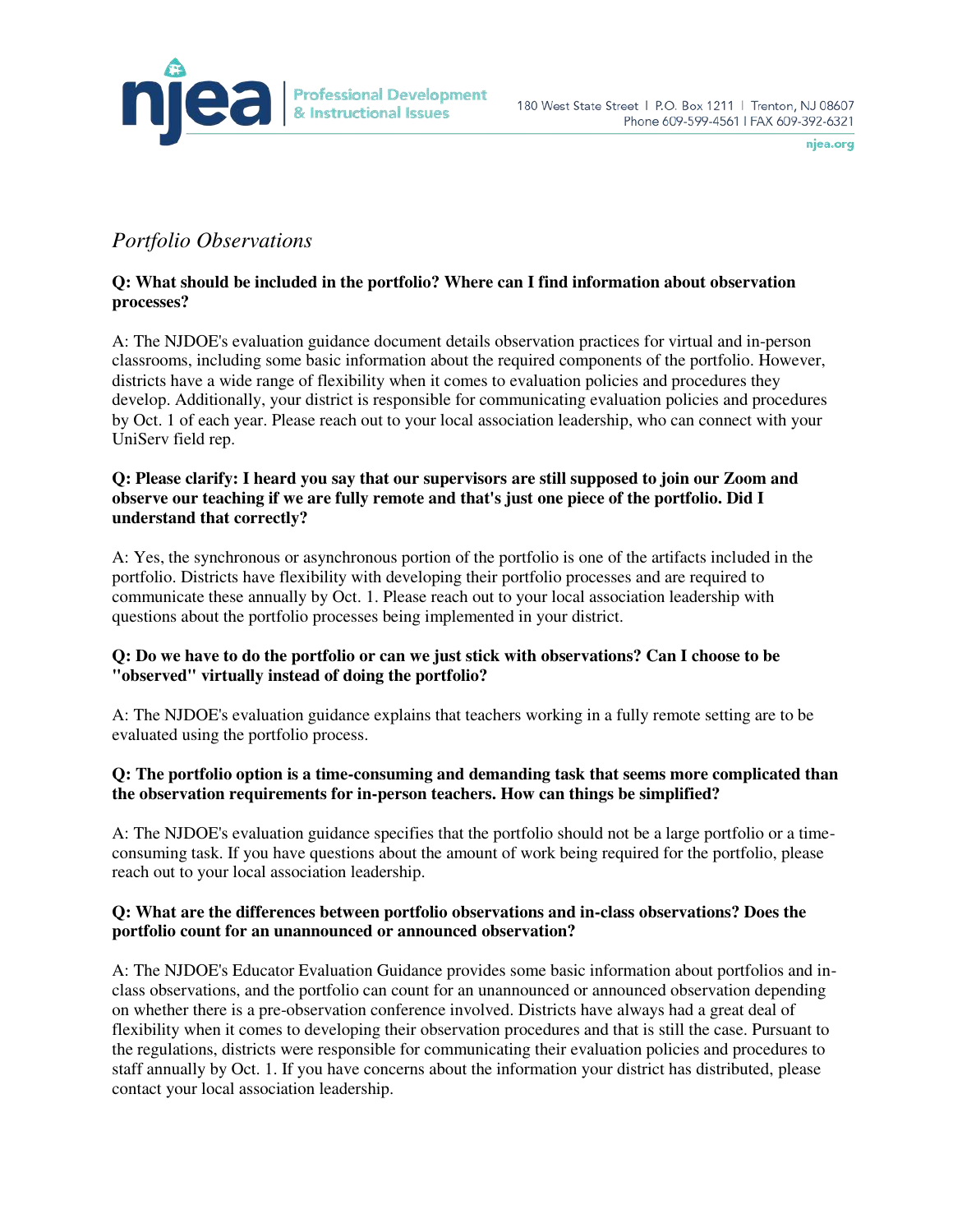

### **Q: How will the portfolio affect my overall score? Where can I go if I haven't received instructions on the portfolio?**

A: This year, observations make up 85% of summative scores and SGOs make up 15%. The regulations state that districts are responsible for communicating evaluation policies and procedures to staff annaully by Oct. 1. We recommend reaching out to local association leadership for more information.

### **Q: Does the portfolio option apply ONLY if the teacher is fully remote? Would the portfolio count for only ONE observation unless the teacher continues to remain fully remote during the second round of observations?**

A: If in-person instruction is occurring, traditional in-class observations must be utilized to evaluate teachers. Portfolios are only to be used when teachers are working in a fully remote environment. The type of work environment you have (remote or in-person) during the observation window will dictate the type of observation you will receive at that point in the year. One portfolio is equivalent to one observation. Teachers who are remote all year would complete two portfolios (if tenured in good standing) or three portfolios (if tenured and on a CAP or if non-tenured).

### **Q: What is NJEA's position on using pre-recorded and/or live lessons for evaluation of teachers who are only teaching virtually?**

A: Based on the NJDOE's guidance, pre-recorded or live evidence may be included as part of the portfolio as long as the supervisor and teacher are in agreement. If teachers are not given the opportunity to come to this agreement, they should reach out to their local association leadership for next steps.

### **Q: I need some clarification on whether an administrator can force live lessons to be included in the portfolio.**

A: The NJDOE's evaluation guidance states that an educator and their supervisor must agree on the type of learning to be included in the portfolio.

### **Q: A traditional 20-minute observation typically does not show evidence of every standard, so why does the portfolio have to cover two weeks to two months and show every standard?**

A: The NJDOE guidance on portfolios emphasizes that not every rubric component should be assessed in the portfolio. Please reach out to your local association leadership with additional questions about evaluation procedures in your local.

### **Q: One of the artifacts for the portfolio could be a synchronous lesson as per NJDOE. It has created some confusion because it "seems" like a "virtual observation." Can observation be asynchronous instead, such as via pre-recorded video?**

A: The synchronous component, if agreed to by the teacher and supervisor, should be one artifact within the portfolio. The NJDOE defines the portfolio as "a collection of artifacts" compiled over the course of a pre-determined window of time.

### **Q: For a nontenured teacher, are the two portfolio observations going to be unannounced? How is this going to work?**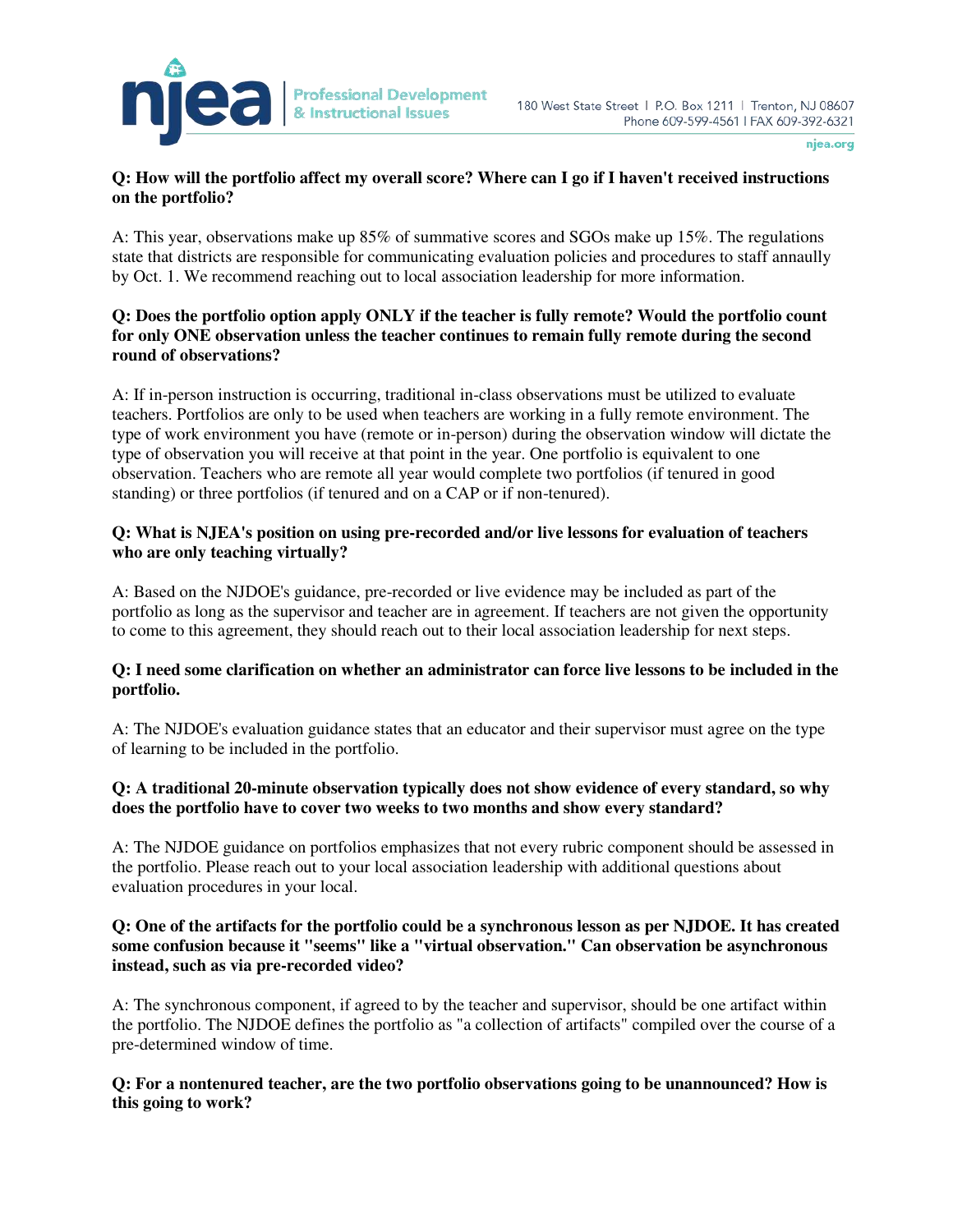

A: The NJDOE's Educator Evaluation Guidance provides some basic information about portfolios and inclass observations. However, districts have always had a great deal of flexibility when it comes to developing their observation procedures and that is still the case. Pursuant to the regulations, districts were responsible for communicating their evaluation policies and procedures to staff annaully by Oct. 1. If you have concerns about the information your district has distributed, please contact your local association leadership.

### **Q: How are SLPs, OTs and PTs to be expected to create a portfolio when we don't typically do lesson plans or "assign" independent work?**

A: The portfolio is a collection of artifacts aligned to the educator evaluation rubrics being utilized in the district. Related services providers should be compiling portfolios that align to the rubric for their specific job description. If you have questions about your requirements for the portfolio, please reach out to your local association leadership.

### **Q: I am a part-time virtual teacher. How does that work? I'm doing small groups and one-to-one instruction. How will this affect my evaluation?**

A: For those working part-time throughout the school year (as opposed to a long-term substitute who only works a portion of the year), the evaluation requirements are still in effect in terms of the number of observations required.

# *In-Class Observations and Informal Walk-Throughs*

### **Q: Why can't administrators do virtual observations of in-class teaching? Having administrators visit multiple classrooms increases exposure and risk.**

A: Existing evaluation models were meant to be utilized in a fully in-person setting so that an observer may ask students questions and circulate around the room to gather data. If an administrator is watching a lesson remotely, they may miss key elements of the lesson especially as it pertains to student engagement, and administrators have generally not been trained on how to gather observation data via video. Furthermore, in some districts, policies and/or collective bargaining agreements prohibit administrators from using cameras to observe for the purposes of evaluation. Therefore, administrators should be physically present in the room when observing a class. The NJDOE educator evaluation guidance does not specifically prohibit or allow virtual observation of an in-person class, so please reach out to your local association leadership and UniServ field rep.

### **Q: Can an administrator virtually visit a teacher's hybrid class and send the teacher written feedback claiming its non-evaluative?**

A: Yes, non-evaluative walk-throughs are permitted and administrators may leave written feedback. The NJEA's Evaluation FAQ provides additional details on what members should be aware of pertaining to non-evaluative walk-throughs.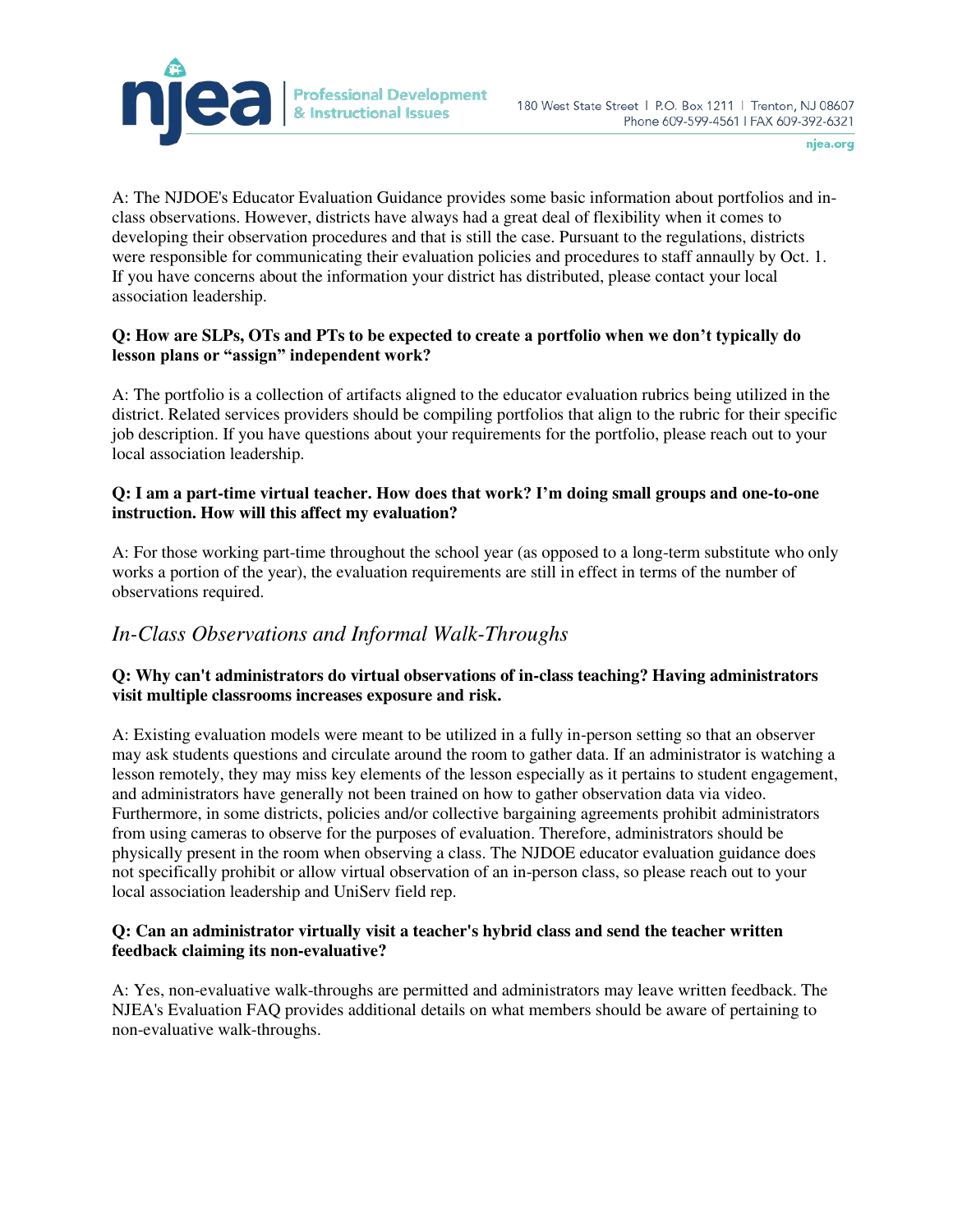

### **Q: During an in-class observation, can the evaluator mark you off for not having small groups because you are concerned about COVID-19 and being in close contact with students? How will evaluation change in a pandemic?**

A: The NJDOE's Educator Evaluation Guidance document encourages schools to utilize the ScIP (School Improvement Panel) in the development of what evaluation looks like this year and identify flexibilities in the regulations and guidance that can be leveraged this year. In addition to this, we recommend that teachers use the observation rebuttal process during the post-observation conference in order to address any scores they believe were affected by the expectations of a socially distant classroom. As always, we recommend that members reach out to their association leadership with concerns about evaluation scoring.

### **Q: Do districts who have in-person AND virtual days have to conduct ONLY in-person observations on those teachers? In other words, is it true teachers who teach in person can't be observed on their fully virtual day?**

A: If any in-person instruction is occuring, per NJDOE guidance, those teachers must be observed in the "traditional" format of classroom observation.

## **Q: Why are evaluations being done as they were pre-pandemic? They should be suspended until a later date. The stress on teachers with SGOs, PDPs, evaluations, weekly lesson plans, and weekly PD is horrific.**

A: Over the course of the COVID-19 pandemic we have engaged with the NJDOE and other stakeholders in advocating for our members' interests, and we continue to do so. Members should be aware that some aspects of the evaluation system are statutory (not regulatory) and can only be modified or waived by an executive order from the governor. Educator evaluation and accountability structures are dictated by statute (TEACHNJ Act) and regulations (ACHIEVE NJ). The only way that the statutory requirements of TEACHNJ can be waived is through governor's executive order or when a new law is passed.

# *Virtual Observations*

# **Q: Can supervisors evaluate their teachers remotely or is it prohibited by the NJDOE?**

A: Teachers working in a fully remote setting should be evaluated using the portfolio model, as described in the NJDOE's educator evaluation guidance. Please reach out to your local association leadership with follow-up questions about the portfolio requirements in your district.

### **Q: What are the parameters for virtual observations?**

A: It is NJEA's position that virtual observations, defined as an administrator remotely viewing a class and scoring it using the traditional rubric, are not permitted under the current regulations or guidance. Please refer to the NJEA Evaluation FAQ for more information.

### **Q: My evaluation last week was all remote. Niether my supervisor nor my administrator explained "artifacts" as part of the evaluation. What should I do?**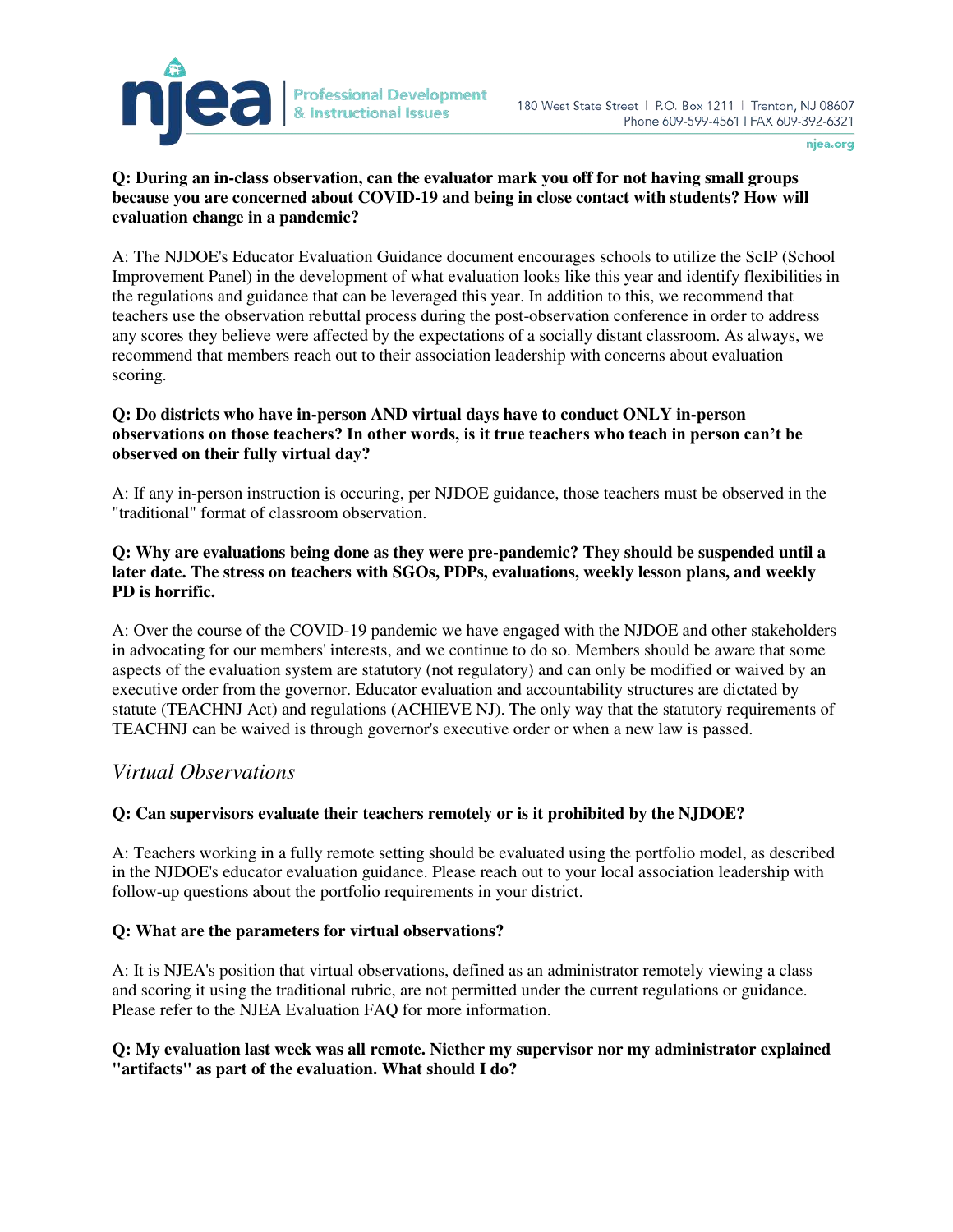

A: The NJDOE's evaluation guidance document details observation practices for virtual and in-person classrooms. Please reach out to your local association leadership, who can connect with the UniServ field rep.

**Professional Development** 

& Instructional Issues

### **Q: My district is 100% remote. My supervisor wants to base my evaluation on an online observation of a single 20-minute virtual class and on a single day, not a window of at least one or two weeks. Do I have to accept this?**

A: The NJDOE's evaluation guidance states that an observation portfolio is "a set of artifacts" gathered over a period of time, so a single 20-minute visit to a virtual classroom would not suffice as an observation portfolio. Districts have wide flexibility in developing the specific requirements of how many artifacts must be included and the alignment between the artifacts and the evaluation rubric being used in the district, but the guidance is clear that the portfolio must include multiple artifacts. Please reach out to your local association leadership, who can connect with the UniServ field rep.

### **Q: Our school has been remote only since September to be revisited at the next BOE meeting. Is any part of the observation/evaluation to be conducted in our Google Meet classrooms? Should the observer come to our live via Google Meet classes and sit in on the class to conduct the observation?**

A: The NJDOE's evaluation guidance document details observation practices for virtual classrooms and states that the portfolio process is to be used for those working in fully remote settings. We recommend members who have questions about local evaluation procedures reach out to their local leadership, who can obtain additional support from the UniServ field representative.

## **Q: Our district is totally virtual. I had an observation last week in my Google Classroom and my scores were nothing like I normally get. Are they allowed to observe and rate if you are totally virtual?**

A: The NJDOE's evaluation guidance document details observation practices for virtual and in-person classrooms. Those working in a fully remote environment should be utilizing the portfolio observation.Please reach out to your local association leadership, who can connect with the UniServ field rep.

# *Evaluations and Evaluation Rubrics*

### **Q: Will teacher evaluation rubrics, e.g., the Charlotte Danielson model, be revised to meet the current/new conditions of classrooms? Can rubrics be changed during the year, or is the June 1 deadline in effect?**

A: Some organizations, such as Stronge & Associates, have recently published updates to their rubrics intended for remote use. However, as stated in N.J.A.C. 6A:10- 2.2(4), rubrics must be submitted to the commissioner by June 1 of the prior year. There are also additional procedures that must be followed in order to make substantial changes. It is our position that evaluation rubrics cannot be changed at this time.

### **Q: Since our district did NOT submit a new rubric to observe teachers virtually, does that mean that the current observations will not count?**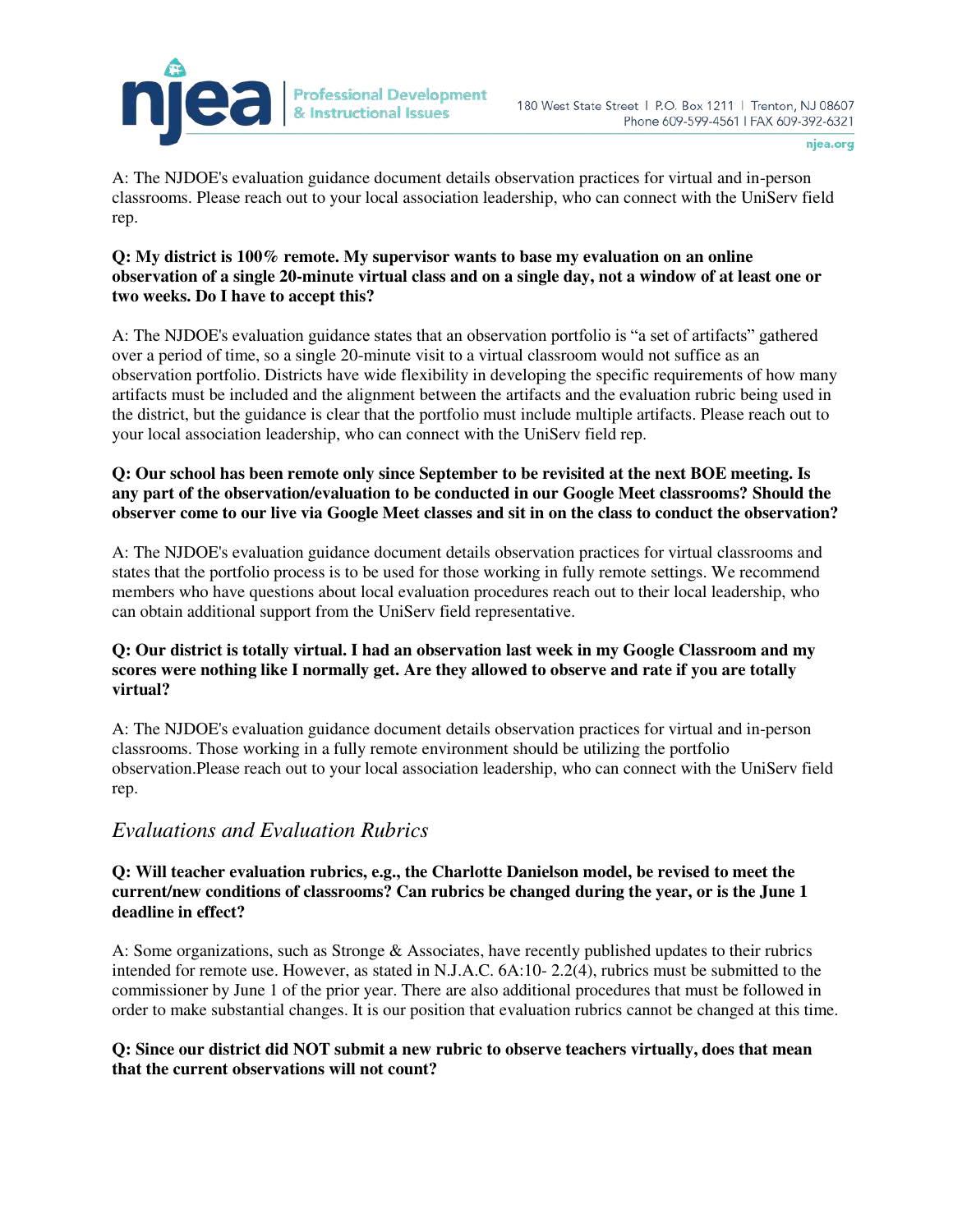

A: The NJDOE's evaluation guidance document details observation practices for virtual and in-person classrooms. Fully remote teaching staff members are to be evaluated using the portfolio, and those with any in-person component are to be observed in the "traditional" manner. Please reach out to your local association leadership, who can connect with your UniServ field rep.

### **Q: If students and parents are not being held accountable for updating information so teachers can have access to them via email, ClassTag, ClassDojo or Google Voice how can we as teachers be held accountable? And how can teachers be evaluated by administrators when there are so many technical difficulties that have an impact on learning?**

A: Educator evaluation and accountability structures are dictated by statute (TEACHNJ Act) and regulations (AchieveNJ). The only way these requirements can be waived is through a governor's executive order or when a new law is passed. We recommend members continue to stand strong with their local associations to ensure fairness. Local presidents should reach out to their UniServ field reps for additional support.

### **Q: Many districts are fully remote until January 2021. Observers are scoring teachers on the rubric from last year. Will NJEA advocate for observations being thrown out if not in agreement with regulations? Will NJEA resolve these issues with the commissioner of education?**

A: Over the course of the COVID-19 pandemic, we have engaged with the NJDOE and other stakeholders in advocating for our members' interests, and we continue to do so. Members should be aware that some aspects of the evaluation system are statutory (not regulatory) and can only be modified or waived by an executive order from the governor.

## **Q: We have teachers who are "floaters" this year meaning they don't have their own classrooms or students. They are filling in as needed to support both hybrid and remote classrooms. What is the guidance for evaluating these teachers?**

A: Many aspects of evaluation are locally determined. Pursuant to the regulations, districts must annually communicate their evaluation policies and procedures to staff by Oct. 1. Be sure to contact your local association leadership if you have questions about the information that was distributed, or if you are concerned that the information has not been disseminated.

# *Corrective Action Plans (CAPs) and Professional Development Plans (PDPs)*

### **Q: Can your district remove you from a CAP, but the new superintendent then reinstate the CAPs because everyone received NE (not evaluated) last year? Are there any new rules about CAPs for this year?**

A According to the spring 2020 NJDOE evaluation guidance, individuals on CAPs for 2019-20 could be removed from a CAP (by being given a score) or kept on a CAP (by being given a score of NE). Please reach out to your local president and UniServ field rep with follow-up questions.

### **Q: Can your superintendent and principal reinstate your CAP after you were taken off of it and create the new CAP without your input?**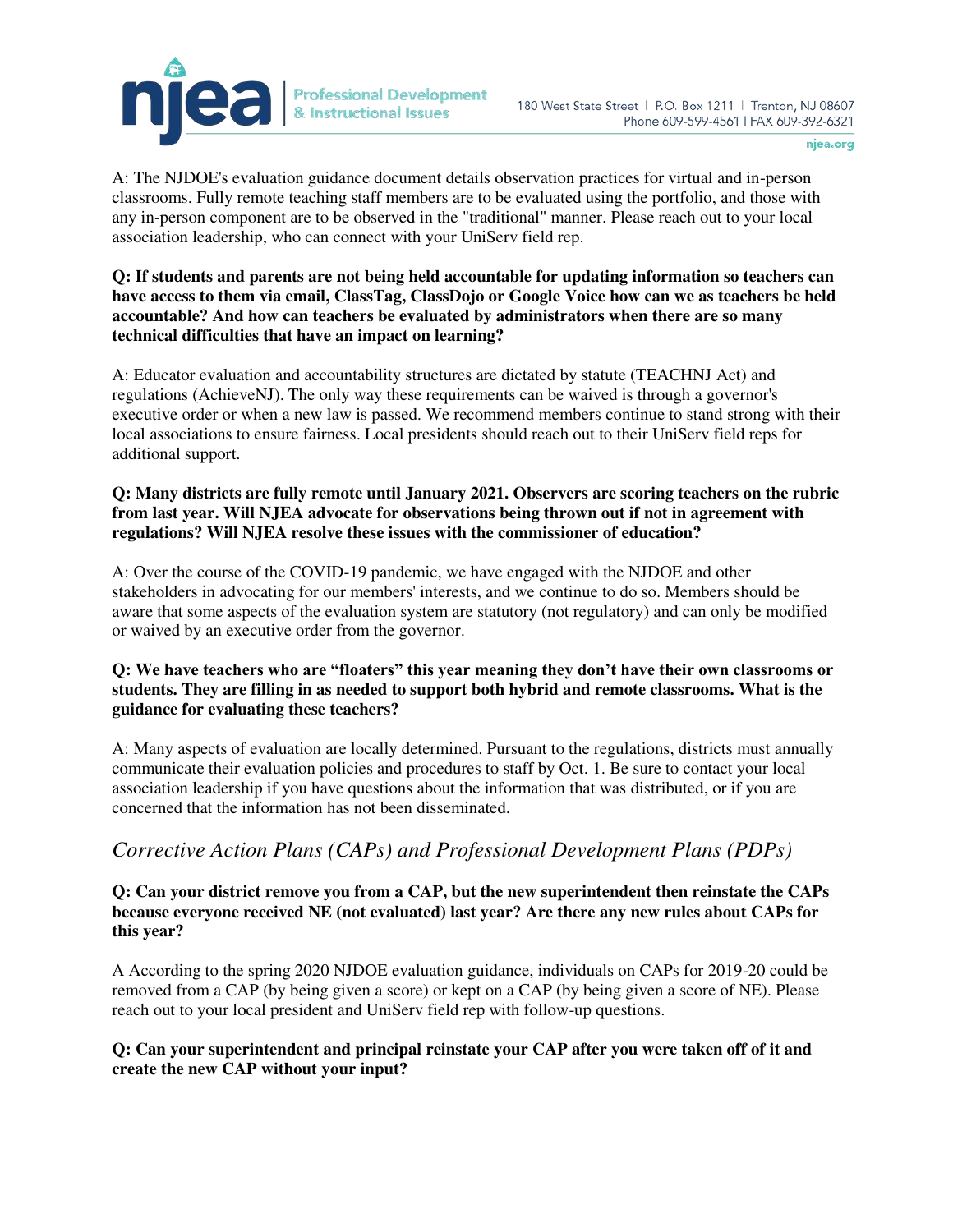

A: Pursuant to N.J.A.C. 6A:10-2.5(a), a CAP "shall be developed by the teaching staff member and [their] designated supervisor." Please reach out to your local president and UniServ field rep with follow up questions.

### **Q: What is the guidance for SGOs and PDPs for new teachers?**

A: New teachers are required to participate in mentoring programs to provide them with extra support during their crucial first year. These individuals should consult with their mentors and with the local association if extra support is needed in crafting SGOs and PDPs.

# *Regulations and Training Requirements*

### **Q: Multiple panelists referred to what sounds like "DEE-ACK" and "SKIP" when referring to what highly effective virtual teaching looks like. Those are phonetic spellings but what are "DEE-ACK" and "SKIP"?**

A: DEAC is the District Evaluation Advisory Committee; it is no longer required within districts but it is highly recommended that districts utilize the DEAC. The ScIP is the School Improvement Panel, and it is required by the regulations.

### **Q: Is the district required to train staff in the portfolio component before staff is observed? Many districts have not.**

A: Yes, the regulations specify that annual evaluation training must be provided to all staff. Please reach out to your local association leadership if you have concerns about the annual training provided in your district.

### **Q: How are portfolios assessed? Districts would need to create a scoring rubric and appropriately train staff. Without that component, evaluations need to be invalidated.**

A: The regulations specify that annual evaluation training must be provided to all staff. Please reach out to your local association leadership if you have concerns about the annual training provided in your district.

#### **Q: How can administrators be considered qualified to conduct evaluations on a system they've never had to teach in and that is constantly in flux? How can administrators evaluate using tools they are unfamiliar with?**

A: The training requirements described in N.J.A.C. 6A:10-2.1 are in effect this year, as every year. We recommend members continue to stand strong with their local associations to ensure fairness, and local presidents should reach out to their UniServ field reps for additional support.

# *Technology and Remote Pedagogy*

**Q: What is NJEA's position on having a web camera in the classroom so a teacher can teach both remote learning students and in-person students at the same time (synchronous learning)?**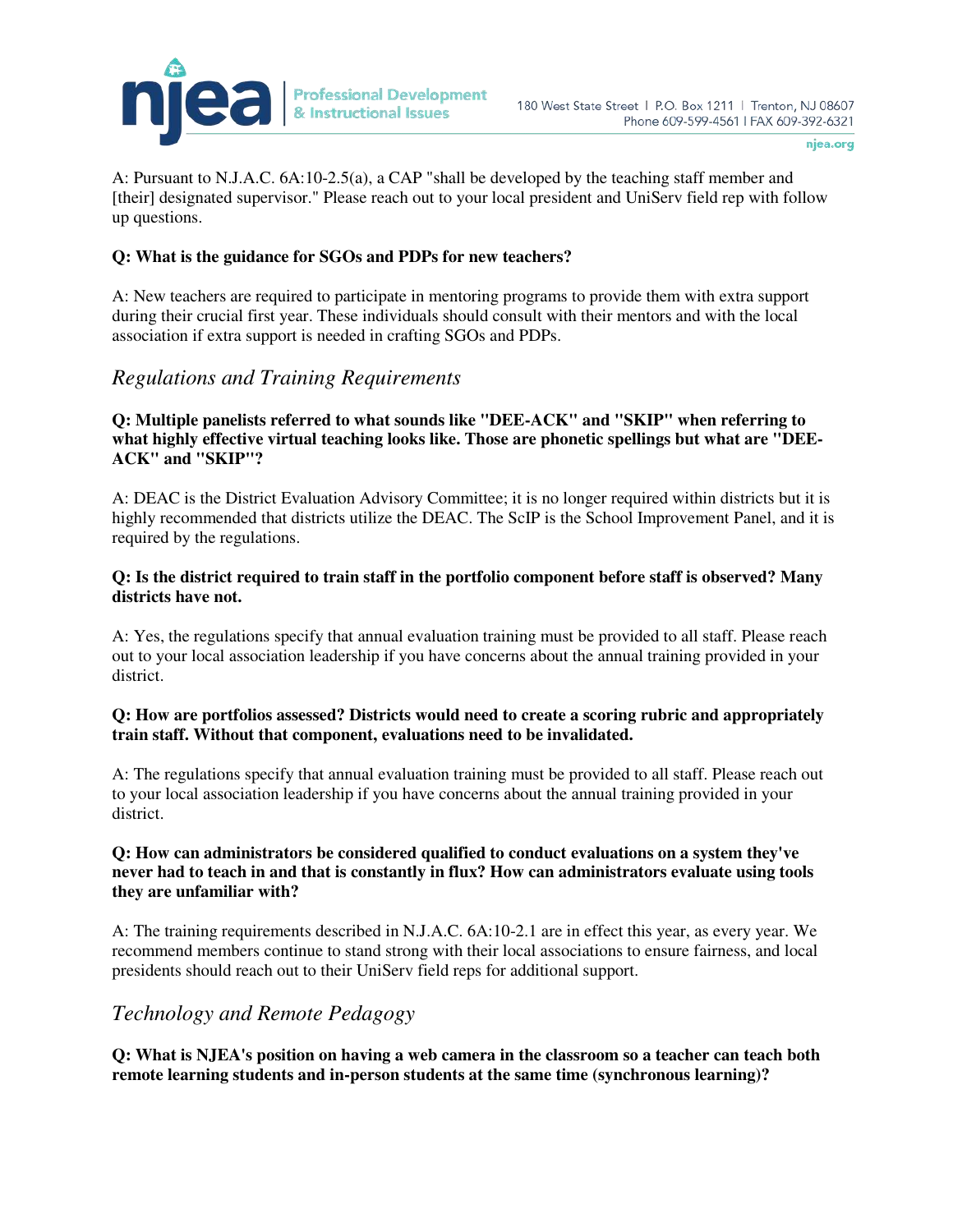

A: "Simulcast" teaching represents pedagogical and logistical challenges as well as time burdens. Some of these impacts may be negotiable. Reach out to your local president and UniServ field rep for more information.

**Professional Development** 

& Instructional Issues

### **Q: What do you do with the breakout room security issues as you try to get students to collaborate? We do not have that training, yet we are being evaluated on that strategy. Breakout rooms are not recorded so we don't know how to protect ourselves or students**

A: Breakout rooms pose some security and privacy concerns as well as logistical challenges to supervision of students. Be sure to consult your district's local policies concerning acceptable behavior online. We recommend members continue to stand strong with their local associations to ensure fairness, and local presidents should reach out to their UniServ field reps for additional support.

### **Q: How can teachers truly evaluate what our virtual students are learning? I have no way of knowing if they're cheating or not when they take tests and quizzes or complete assignments.**

A: We know that this is an unprecedented environment and teachers are working harder now than they ever have before. We recommend members continue to stand strong with their local associations to ensure fairness, and local presidents should reach out to their UniServ field reps for additional support.

# *Other Topics*

### **Q: How will paraeducators, instructional assistants, and other ESP members be evaluated this year?**

A: There are no regulations for ESP member evaluations included in AchieveNJ, and educational support professionals' evaluations are governed locally. If you are an ESP member with questions about your evaluation, please contact your local association leadership.

# **Q: Is there a remote learning/teaching class size limit/maximum?**

A: Some local associations have negotiated class sizes into their collective bargaining agreements, so this question should be addressed at a local level. There may be aspects of virtual class size that are negotiable, and your local association leadership can work with your UniServ field representative on this issue if applicable.

### **Q: Why weren't these "plans" put together during the summer before the school year started instead of now being thrown at us?**

A: In our work with the Department of Education, NJEA regularly advocates for strong practice and clear communication with the field. Advocacy work was ongoing throughout the summer months. We will continue to advocate for timely information from the NJDOE.

### **Q: What if a teacher is in-person but unexpectedly needs to take a leave for a month or two because of COVID? Being out of the classroom would have an impact on student leaning.**

A: For information on how leaves may affect evaluation, please review the NJDOE's guidance on evaluating teachers with extended leaves, as well as NJEA's resources. We recommend members continue